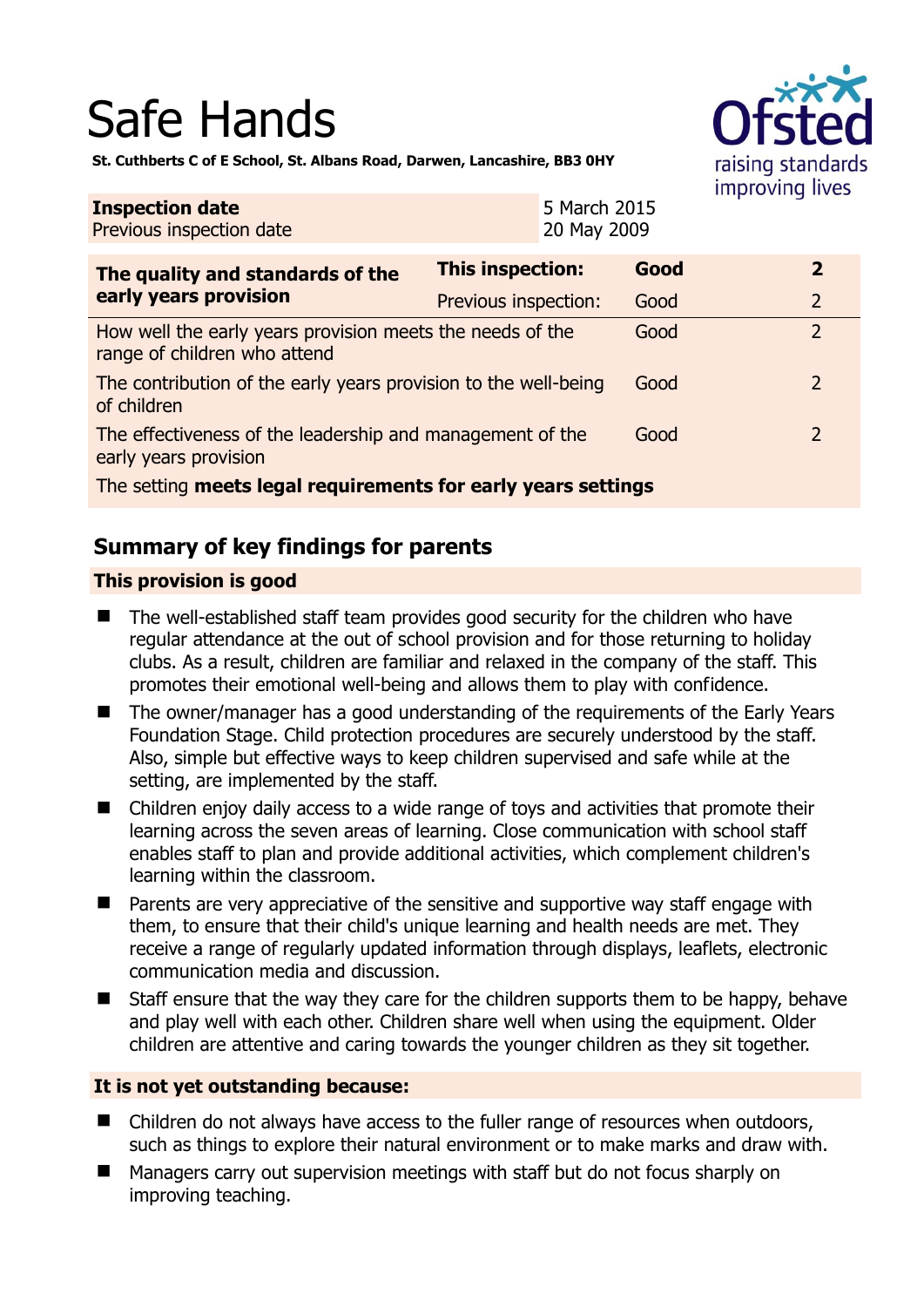# **What the setting needs to do to improve further**

### **To further improve the quality of the early years provision the provider should:**

- make available a wider range of equipment for children to use while outdoors, so they have chances to participate in activities that allow them to be more spontaneously creative, make marks or explore their natural environment
- $\blacksquare$  strengthen the existing arrangements for supervision and staff development by introducing opportunities for them to share their knowledge and skills to enhance the good quality of teaching further.

## **Inspection activities**

- **P** Prior to the inspection, the inspector viewed the setting's self-evaluation document.
- The inspector viewed activities in the dining room, main school hall and the outdoor areas. He also viewed the equipment used on the day of the inspection.
- The inspector spoke with members of staff and children at appropriate times during the inspection. He also held meetings with the nominated person/manager and a teacher of the school.
- The inspector held a number of informal discussions with the manager, during which he explored her understanding of the requirements of the Early Years Foundation Stage and the aspects of learning children are gaining from their play.
- The inspector took account of the views of parents spoken to on the day of the inspection.
- The inspector looked at children's records, risk assessments, accident records, and evidence of the qualifications and suitability of staff working in the setting.
- The inspector checked the arrangements for first-aid trained staff and their deployment.

## **Inspector**

Frank Kelly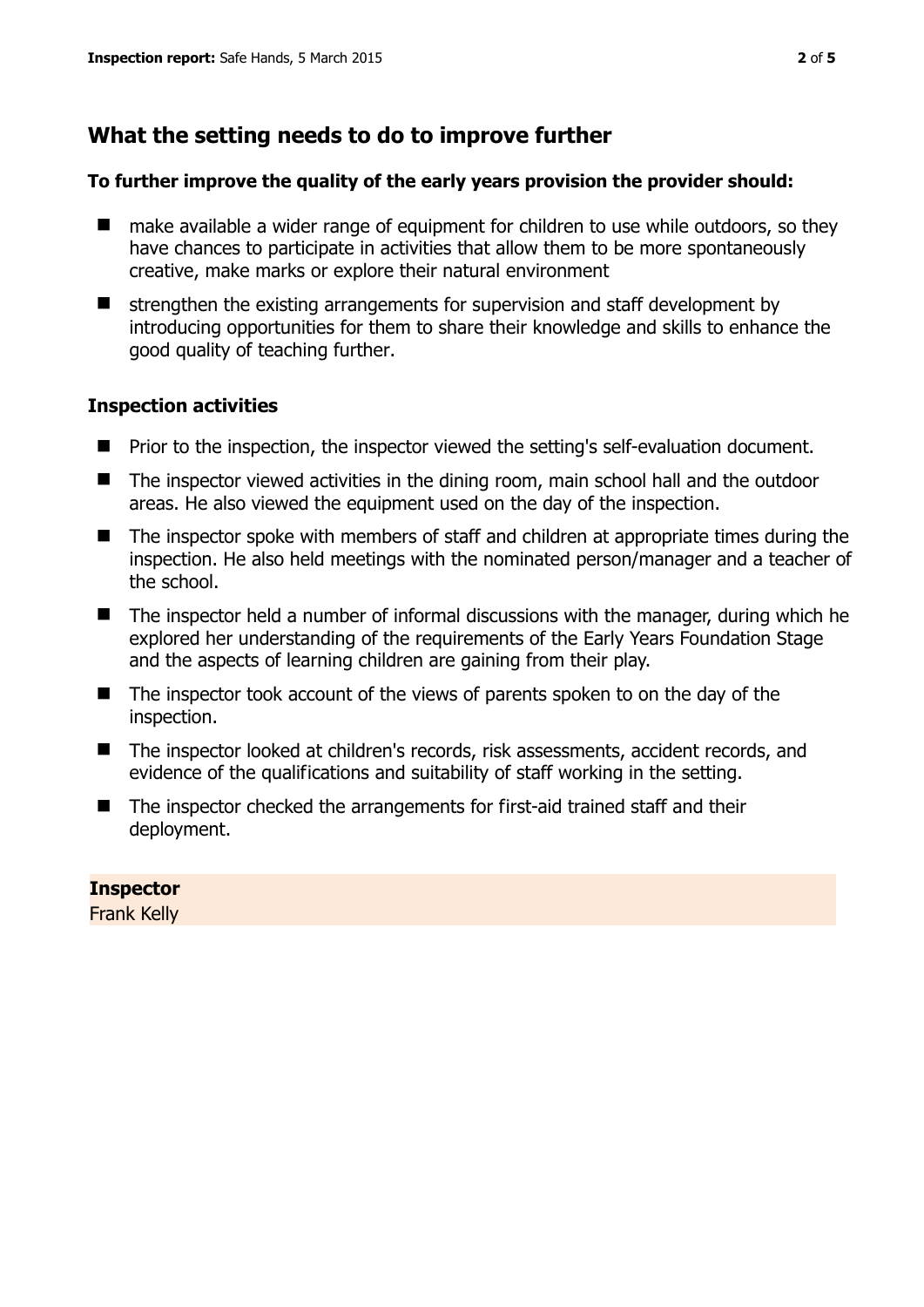## **Inspection findings**

#### **How well the early years provision meets the needs of the range of children who attend. This is good**

Children have access to a good range of equipment and activities that ensure they participate in play of their choice. Staff sit with the children to support them during their play. Children make models with recycled cartons, glue and tape. When they ask for help, staff skilfully support them to think critically by asking questions, such as 'How do you think we can do this?' As a result, children participate more fully in their own active learning. They sustain prolonged interest, which helps them to develop their ability to concentrate. Staff consult with school staff about children's needs and learning. They organise activities to support children's wider skills, such as things that help large arm movements and coordination. Children eagerly use pens for colouring and construction blocks, which develop their grip, spatial awareness and design. Consequently, children are well supported to consolidate skills, which promote their readiness for learning in class. Children show an interest in books and staff support counting skills during card games. Outside, there is plenty of equipment to be active with, such as a climbing and balancing frame, footballs and skipping ropes. However, there is less equipment readily available outdoors that allows children to explore their natural world, such as bug viewers or things to make marks or draw with.

#### **The contribution of the early years provision to the well-being of children is good**

The core staff team have worked together for several years and they are relaxed in their interactions with the children. As a result, children are cared for by familiar adults and demonstrate a sense of belonging. Trips out during holiday club provide children with chances to visit new places. Staff support them to learn and practise procedures, such as good road safety. They follow suitable hygiene procedures. Staff encourage children to adopt ways to promote their own health, including hand washing. Children are served fresh fruit at snack time to encourage healthy eating. They learn to be independent through taking care of their coats and helping to set up and tidy away.

#### **The effectiveness of the leadership and management of the early years provision is good**

Good policies and procedures for the safe management of the setting, are implemented well by staff. For example, staff use hand-held communication devices to maintain contact between the indoor and outdoor play areas. Consequently, children are well supervised. Suitable arrangements for dealing with and recording accidents are in place. Also, risk assessment and regular fire drills are conducted. All staff have been vetted and hold relevant childcare qualifications, which means that children are cared for by suitably experienced adults. The staff team meet regularly to discuss ideas and informal supervision and appraisal takes place. However, the owner/manager has not explored how this could be used to develop staff's skills further, to enhance the quality of teaching even more. Nevertheless, secure self-evaluation is undertaken and the views of children and parents are sought to help plan for future improvement. All recommendations from the last inspection have been addressed.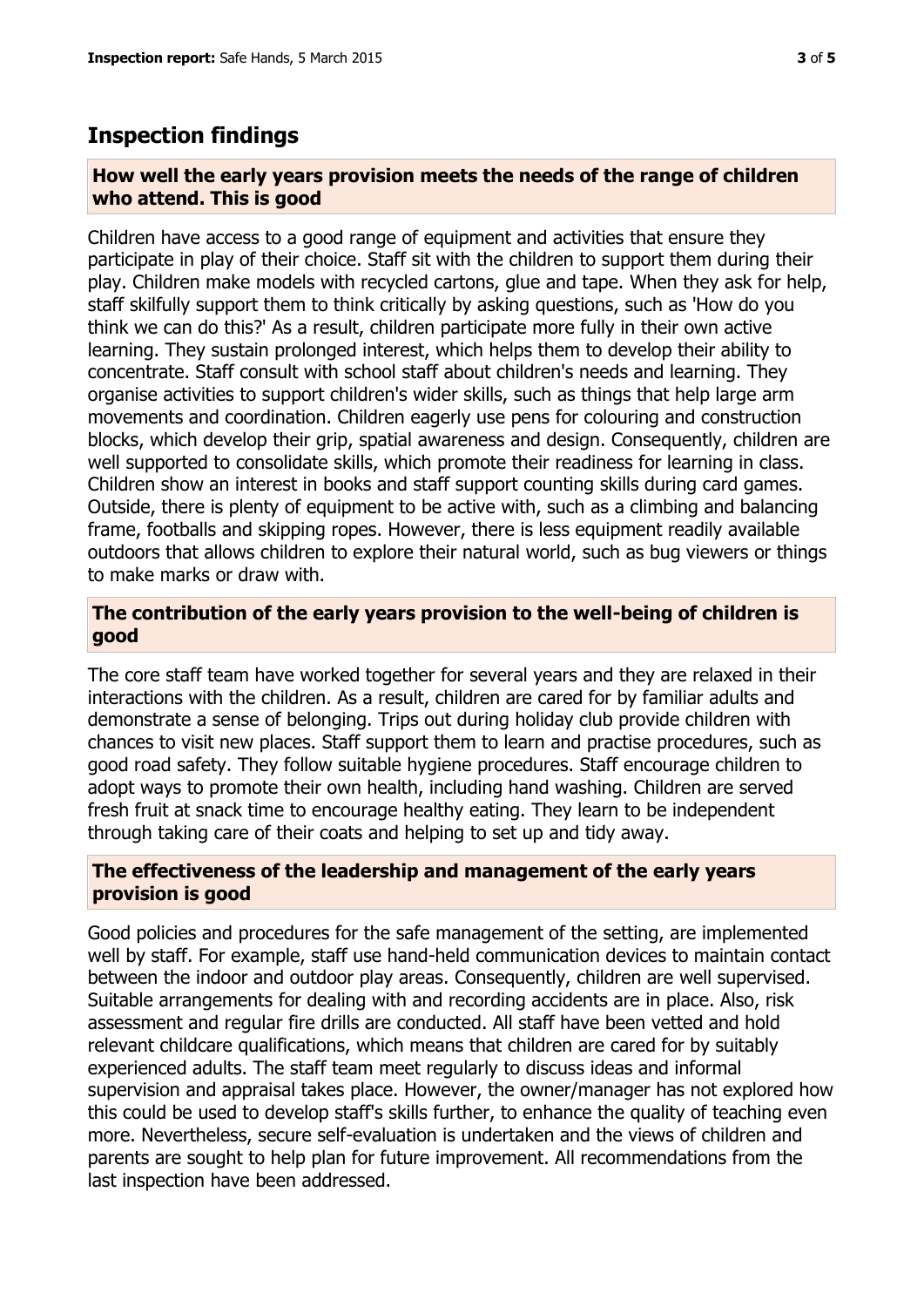# **Setting details**

| Unique reference number       | EY360105                 |  |  |
|-------------------------------|--------------------------|--|--|
| <b>Local authority</b>        | <b>Blackburn</b>         |  |  |
| <b>Inspection number</b>      | 857593                   |  |  |
| <b>Type of provision</b>      |                          |  |  |
| <b>Registration category</b>  | Childcare - Non-Domestic |  |  |
| <b>Age range of children</b>  | $0 - 17$                 |  |  |
| <b>Total number of places</b> | 32                       |  |  |
| Number of children on roll    | 80                       |  |  |
| <b>Name of provider</b>       | Samantha Tully           |  |  |
| Date of previous inspection   | 20 May 2009              |  |  |
| <b>Telephone number</b>       | 01254 701 336            |  |  |

Safe Hands was registered in 2007. The setting employs four members of childcare staff, all of whom hold appropriate play work and early years qualifications at level 2, 3 or 6. The setting opens from Monday to Friday term time. Sessions are from 7.30am until 8.50am and 3.15pm until 6.15pm. The holiday club opens from Monday to Friday school holidays. Sessions are from 7.30am until 6.15pm.

This inspection was carried out by Ofsted under sections 49 and 50 of the Childcare Act 2006 on the quality and standards of provision that is registered on the Early Years Register. The registered person must ensure that this provision complies with the statutory framework for children's learning, development and care, known as the Early Years Foundation Stage.

Any complaints about the inspection or the report should be made following the procedures set out in the guidance 'Complaints procedure: raising concerns and making complaints about Ofsted', which is available from Ofsted's website: www.gov.uk/government/organisations/ofsted. If you would like Ofsted to send you a copy of the guidance, please telephone 0300 123 4234, or email enquiries@ofsted.gov.uk.